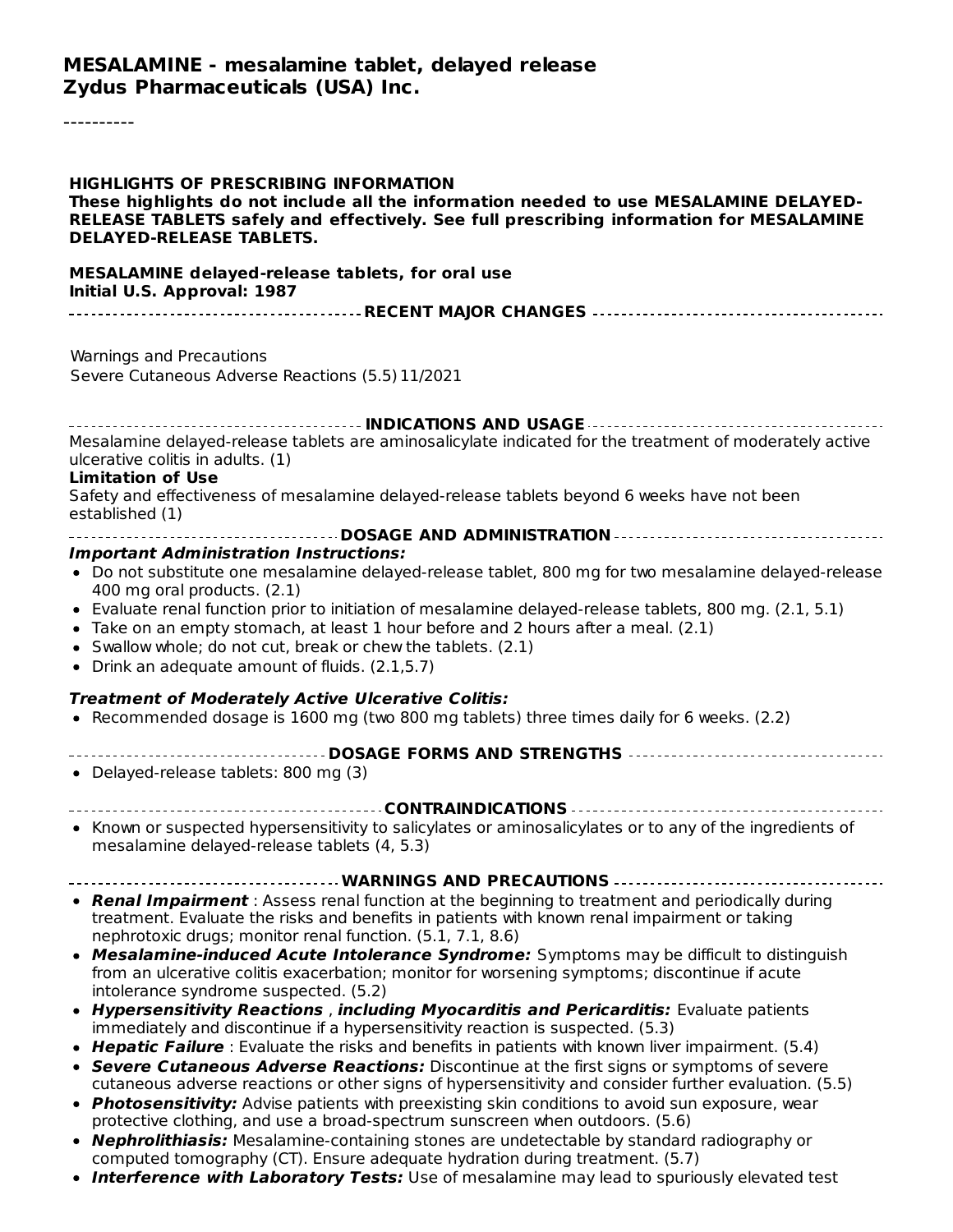**Interference with Laboratory Tests:** Use of mesalamine may lead to spuriously elevated test results when measuring urinary normetanephrine by liquid chromatography with electrochemical detection. (5.9)

**ADVERSE REACTIONS** The most common adverse reactions ( $\geq$  2%) are headache, nausea, nasopharyngitis, abdominal pain, and worsening of ulcerative colitis (6.1)

**To report SUSPECTED ADVERSE REACTIONS, contact Zydus Pharmaceuticals (USA) Inc. at 1- 877-993-8779, or FDA at 1-800-FDA-1088 or www.fda.gov/medwatch.**

- **DRUG INTERACTIONS Nephrotoxic Agents including NSAIDs** : Increased risk of nephrotoxicity; monitor for changes in renal function and mesalamine-related adverse reactions. (7.1)
- **Azathioprine or 6-Mercaptopurine** : Increased risk of blood disorders; monitor complete blood cell counts and platelet counts (7.2)

**USE IN SPECIFIC POPULATIONS** Geriatric Patients: Increased risk of blood dyscrasias; monitor complete blood cell counts and platelet counts (8.5)

#### **See 17 for PATIENT COUNSELING INFORMATION.**

**Revised: 12/2021**

### **FULL PRESCRIBING INFORMATION: CONTENTS\***

#### **1 INDICATIONS AND USAGE**

#### **2 DOSAGE AND ADMINISTRATION**

- 2.1 Important Administration Instructions
- 2.2 Dosage Information

### **3 DOSAGE FORMS AND STRENGTHS**

### **4 CONTRAINDICATIONS**

## **5 WARNINGS AND PRECAUTIONS**

- 5.1 Renal Impairment
- 5.2 Mesalamine-Induced Acute Intolerance Syndrome
- 5.3 Hypersensitivity Reactions
- 5.4 Hepatic Failure
- 5.5 Severe Cutaneous Adverse Reactions
- 5.6 Photosensitivity
- 5.7 Nephrolithiasis
- 5.9 Interference with Laboratory Tests

## **6 ADVERSE REACTIONS**

- 6.1 Clinical Trials Experience
- 6.2 Postmarketing Experience

### **7 DRUG INTERACTIONS**

- 7.1 Nephrotoxic Agents, Including Non-Steroidal Anti-Inflammatory Drugs
- 7.2 Azathioprine or 6-Mercaptopurine
- 7.3 Interference With Urinary Normetanephrine Measurements

# **8 USE IN SPECIFIC POPULATIONS**

- 8.1 Pregnancy
- 8.2 Lactation
- 8.4 Pediatric Use
- 8.5 Geriatric Use
- 8.6 Renal Impairment

# **10 OVERDOSAGE**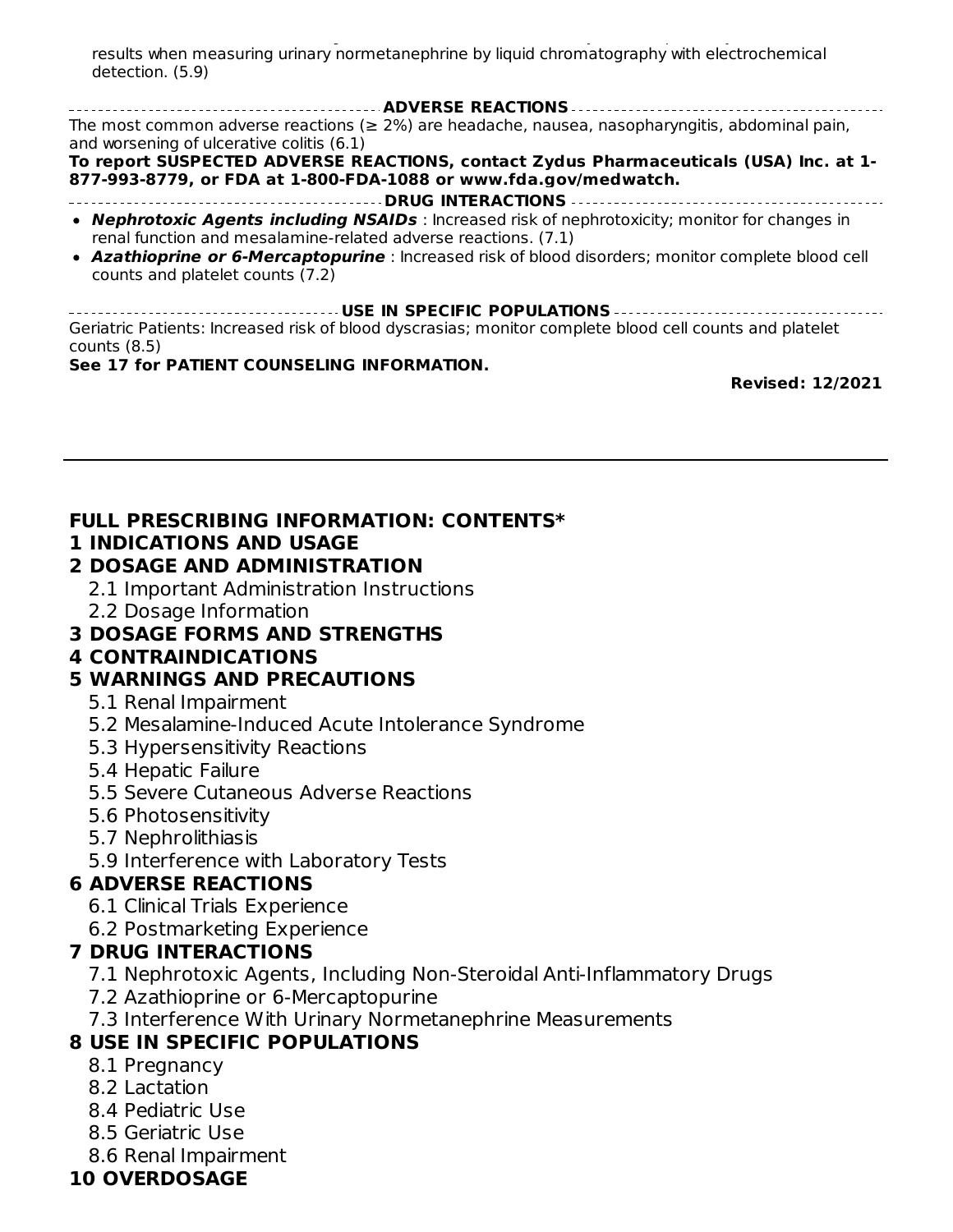## **11 DESCRIPTION**

#### **12 CLINICAL PHARMACOLOGY**

12.1 Mechanism of Action

12.3 Pharmacokinetics

### **13 NONCLINICAL TOXICOLOGY**

- 13.1 Carcinogenesis, Mutagenesis, Impairment of Fertility
- 13.2 Animal Toxicology and/or Pharmacology

## **14 CLINICAL STUDIES**

### **16 HOW SUPPLIED/STORAGE AND HANDLING**

#### **17 PATIENT COUNSELING INFORMATION**

 $\ast$  Sections or subsections omitted from the full prescribing information are not listed.

### **FULL PRESCRIBING INFORMATION**

## **1 INDICATIONS AND USAGE**

Mesalamine delayed-release tablets are indicated for the treatment of moderately active ulcerative colitis in adults.

#### **Limitations of Use:**

Safety and effectiveness of mesalamine delayed-release tablets beyond 6 weeks have not been established.

# **2 DOSAGE AND ADMINISTRATION**

### **2.1 Important Administration Instructions**

- Do not substitute one mesalamine delayed-release tablet 800 mg for two mesalamine delayed-release 400 mg oral products [see Clinical Pharmacology (12.3)].
- Evaluate renal function prior to initiation of mesalamine delayed-release tablets.
- Take mesalamine delayed-release tablets on an empty stomach, at least 1 hour before and 2 hours after a meal [see Clinical Pharmacology (12.3)] .
- Swallow mesalamine delayed-release tablets whole. Do not cut, break or chew the tablets.
- Drink an adequate amount of fluids *[see Warnings and Precautions (5.7)]*.
- Intact, partially intact, and/or tablet shells have been reported in the stool; Instruct patients to contact their healthcare provider if this occurs repeatedly.
- Protect mesalamine delayed-release tablets from moisture.

### **2.2 Dosage Information**

For the treatment of moderately active ulcerative colitis, the recommended dosage of mesalamine delayed-release tablets in adults is 1600 mg (two 800 mg tablets) three times daily (total daily dosage of 4.8 grams) for a duration of 6 weeks.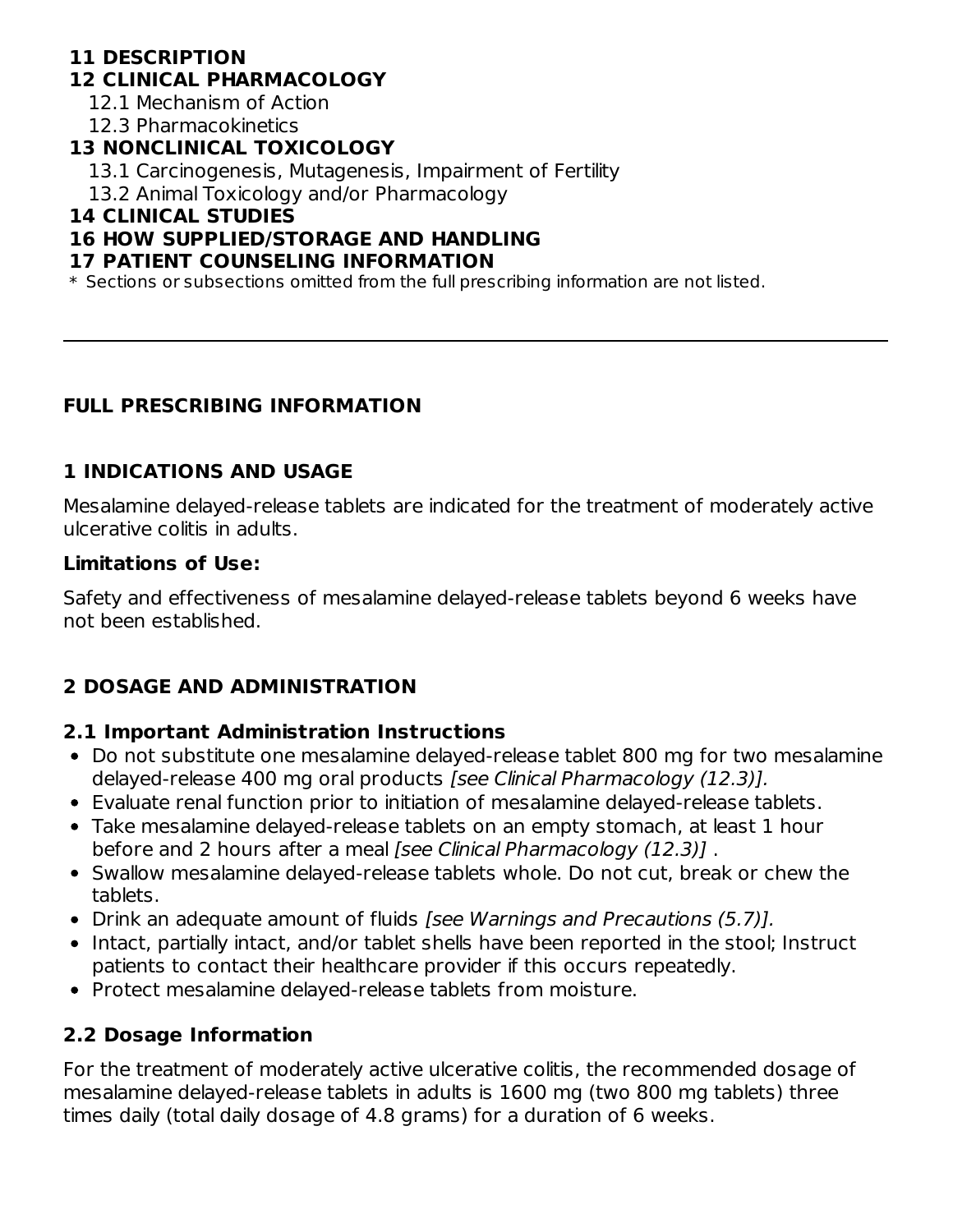#### **3 DOSAGE FORMS AND STRENGTHS**

Mesalamine delayed-release tablets are available as reddish-brown colored, capsuleshaped, biconvex, enteric coated tablets imprinted with "435" on one side and plain on other side.

### **4 CONTRAINDICATIONS**

Mesalamine delayed-release tablets are contraindicated in patients with known or suspected hypersensitivity to salicylates or aminosalicylates or to any of the ingredients of mesalamine delayed-release tablets [see Warnings and Precautions (5.3), Adverse Reactions (6.2), and Description (11)].

## **5 WARNINGS AND PRECAUTIONS**

### **5.1 Renal Impairment**

Renal impairment, including minimal change disease, acute and chronic interstitial nephritis, and, rarely, renal failure, has been reported in patients taking products such as mesalamine delayed-release tablets that contain or are converted to mesalamine [see Adverse Reactions (6.2)]. In animal studies, the kidney was the principal organ of mesalamine toxicity [see Adverse Reactions (6.2), Nonclinical Toxicology (13.2)].

Evaluate renal function prior to initiation of mesalamine delayed-release tablets and periodically while on therapy. Evaluate the risks and benefits of using mesalamine delayed-release tablets in patients with known renal impairment or history of renal disease or taking concomitant nephrotoxic drugs [see Drug Interactions (7.1), Use in Specific Populations (8.6)].

### **5.2 Mesalamine-Induced Acute Intolerance Syndrome**

Mesalamine has been associated with an acute intolerance syndrome that may be difficult to distinguish from an exacerbation of ulcerative colitis. Exacerbation of the symptoms of colitis has been reported in 2.3% of mesalamine-treated patients in controlled clinical trials. This acute reaction, characterized by cramping, abdominal pain, bloody diarrhea, and occasionally by fever, headache, malaise, pruritus, rash, and conjunctivitis, has been reported after the initiation of mesalamine delayed-release tablets as well as other mesalamine products. Symptoms usually abate when mesalamine delayed-release tablets are discontinued. Monitor patients for worsening of these symptoms while on treatment. If acute intolerance syndrome is suspected, promptly discontinue treatment with mesalamine delayed-release tablets.

### **5.3 Hypersensitivity Reactions**

Hypersensitivity reactions have been reported in patients taking sulfasalazine. Some patients may have a similar reaction to mesalamine delayed-release tablets or to other compounds that contain or are converted to mesalamine.

As with sulfasalazine, mesalamine-induced hypersensitivity reactions may present as internal organ involvement, including myocarditis, pericarditis, nephritis, hepatitis,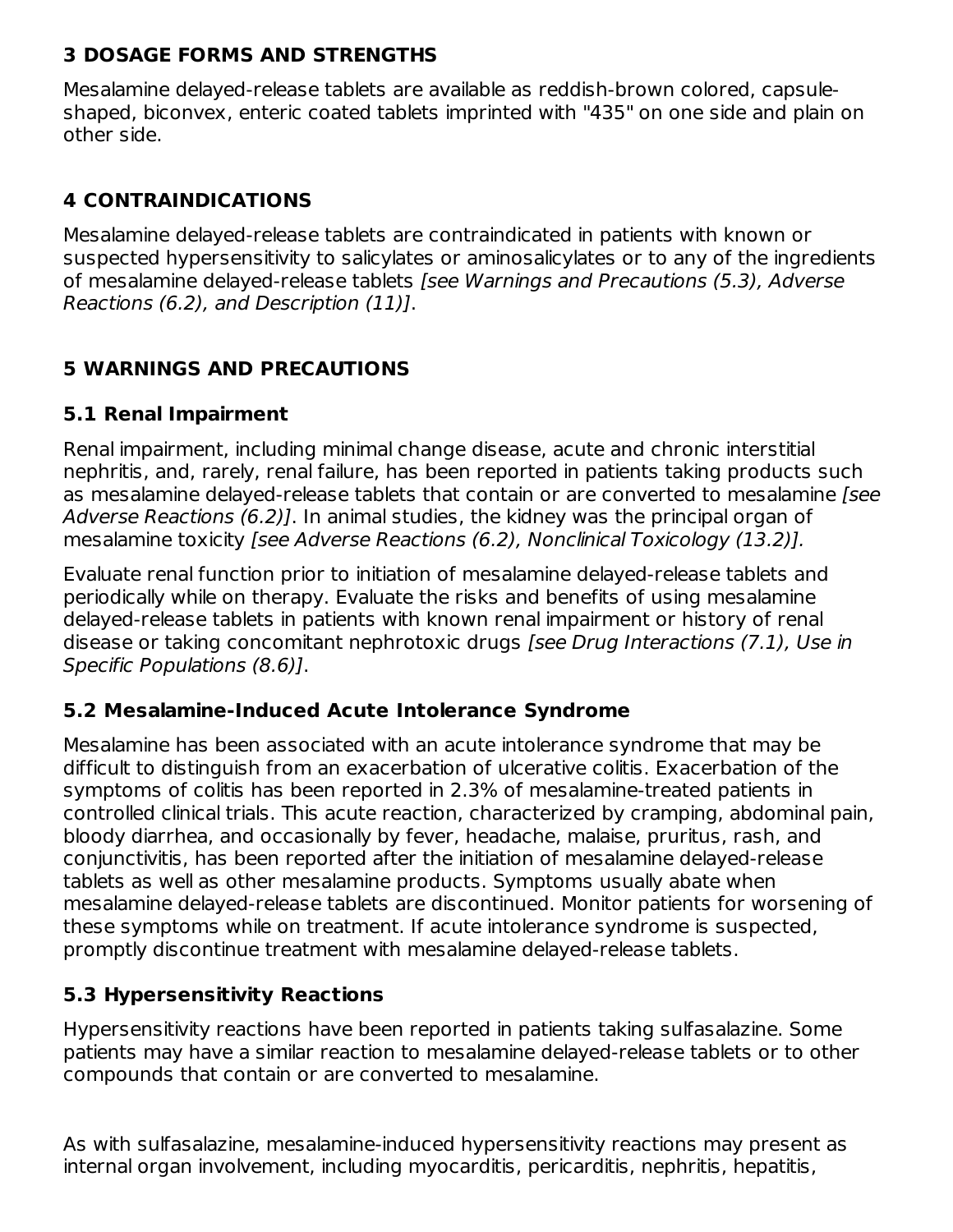pneumonitis, and hematologic abnormalities. Evaluate patients immediately if signs or symptoms of a hypersensitivity reaction are present. Discontinue mesalamine delayedrelease tablets if an alternative etiology for the signs or symptoms cannot be established.

## **5.4 Hepatic Failure**

There have been reports of hepatic failure in patients with pre-existing liver disease who have been administered mesalamine. Evaluate the risks and benefits of using mesalamine delayed-release tablets in patients with known liver impairment.

# **5.5 Severe Cutaneous Adverse Reactions**

Severe cutaneous adverse reactions including Stevens-Johnson syndrome (SJS) and toxic epidermal necrolysis (TEN), drug reaction with eosinophilia and systemic symptoms (DRESS), and acute generalized exanthematous pustulosis (AGEP) have been reported with use of mesalamine *[see Adverse Reactions (6.2)]*. Discontinue mesalamine delayed-release tablets at the first appearance of signs or symptoms of severe cutaneous adverse reactions, or other signs of hypersensitivity and consider further evaluation.

# **5.6 Photosensitivity**

Patients treated with mesalamine or sulfasalazine who have pre-existing skin conditions such as atopic dermatitis and atopic eczema have reported more severe photosensitivity reactions. Advise patients to avoid sun exposure, wear protective clothing, and use a broad-spectrum sunscreen when outdoors.

## **5.7 Nephrolithiasis**

Cases of nephrolithiasis have been reported with the use of mesalamine, including stones of 100% mesalamine content. Mesalamine-containing stones are radiotransparent and undetectable by standard radiography or computed tomography (CT). Ensure adequate fluid intake during treatment with mesalamine delayed-release tablets.

# **5.9 Interference with Laboratory Tests**

Use of mesalamine delayed-release tablets may lead to spuriously elevated test results when measuring urinary normetanephrine by liquid chromatography with electrochemical detection because of the similarity in the chromatograms of normetanephrine and the main metabolite of mesalamine, N-acetyl-5-aminosalicylic acid (N-Ac-5-ASA). Consider an alternative, selective assay for normetanephrine.

# **6 ADVERSE REACTIONS**

The following serious or clinically significant adverse described elsewhere in labeling are:

- Renal Impairment [see Warnings and Precautions (5.1)]
- Mesalamine-Induced Acute Intolerance Syndrome [see Warnings and Precautions (5.2)]
- Hypersensitivity Reactions [see Warnings and Precautions (5.3)]
- Hepatic Failure [see Warnings and Precautions (5.4)]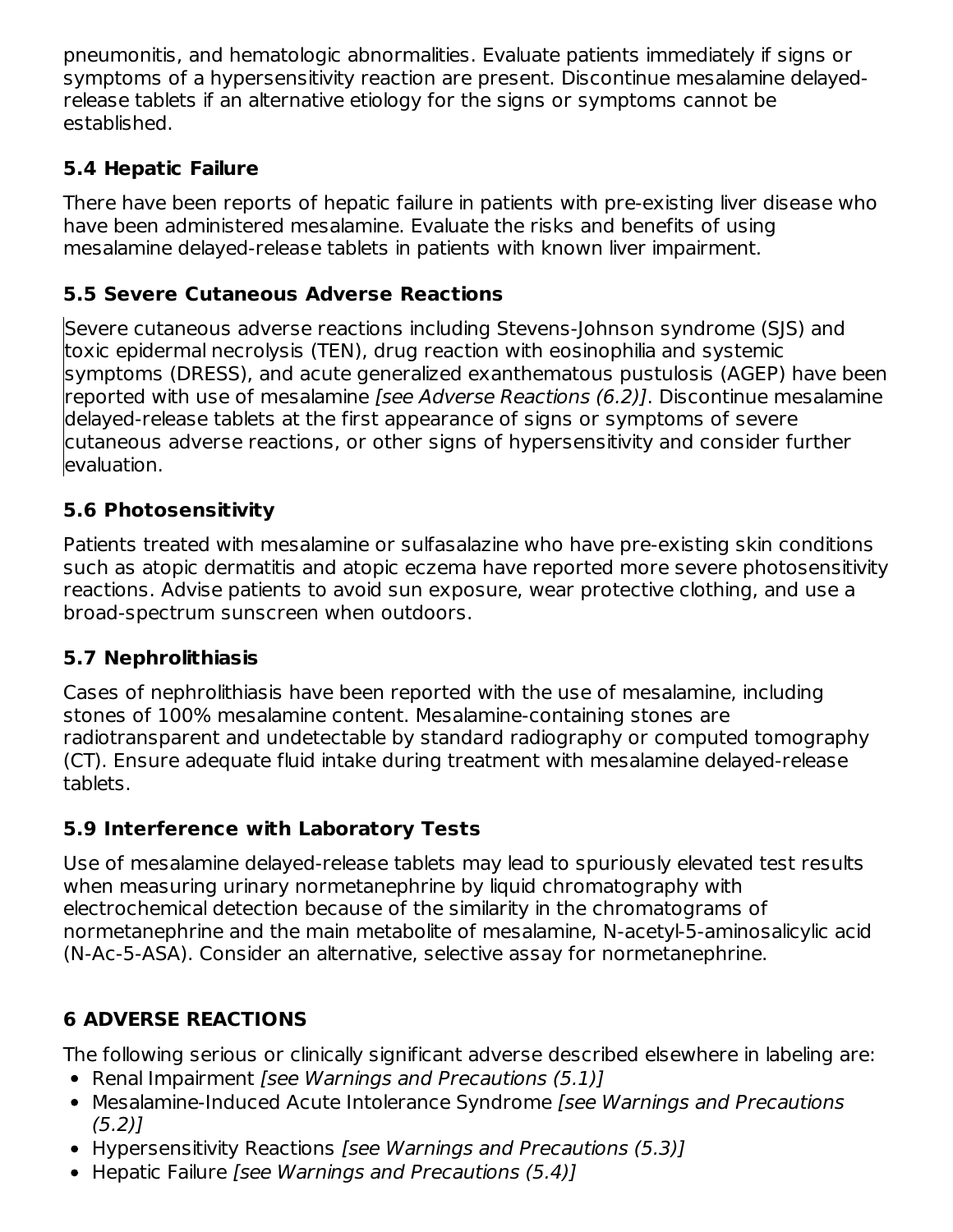- Severe Cutaneous Adverse Reactions *[see Warnings and Precautions (5.5)]*
- Photosensitivity [see Warnings and Precautions (5.6)]
- Nephrolithiasis [see Warnings and Precautions (5.7)]

## **6.1 Clinical Trials Experience**

Because clinical trials are conducted under widely varying conditions, adverse reaction rates observed in the clinical trials of a drug cannot be directly compared to rates in the clinical trials of another drug and may not reflect the rates observed in practice.

Mesalamine has been evaluated in 896 patients with ulcerative colitis in controlled studies. Three six-week, active-controlled studies were conducted comparing mesalamine 4.8 grams per day with mesalamine-delayed release tablets 2.4 grams per day in patients with mildly to moderately active ulcerative colitis. In these studies, 727 patients were dosed with the mesalamine delayed-release tablet, 800 mg and 732 patients were dosed with mesalamine delayed-release tablets, 400 mg.

The most common reactions reported in the mesalamine group were headache (4.7%), nausea (2.8%), nasopharyngitis (2.5%), abdominal pain (2.3%), diarrhea (1.7%), and dyspepsia (1.7%); Table 1 enumerates adverse reactions that occurred in the three studies. The most common reactions in patients with moderately active ulcerative colitis (602 patients dosed with mesalamine delayed-release tablet, 800 mg and 618 patients dosed with the mesalamine delayed-release tablet, 400 mg) were the same as all treated patients.

Discontinuations due to adverse reactions occurred in 3.9% of patients in the mesalamine delayed-release tablet, 800 mg group and in 4.2% of patients in the mesalamine delayed-release tablet, 400 mg comparator group. The most common cause for discontinuation was gastrointestinal symptoms associated with ulcerative colitis.

Serious adverse reactions occurred in 0.8% of patients in the mesalamine delayedrelease tablet, 800 mg group and in 1.8% of patients in the mesalamine delayed-release tablet, 400 mg comparator group. The majority involved the gastrointestinal system.

| <b>Adverse Reaction</b> | <b>Mesalamine delayed-</b><br>release<br>2.4 grams per day<br>(400 mg Tablet)<br>$(N = 732)$ | <b>Mesalamine delayed-</b><br>release<br>4.8 grams per day<br>(800 mg Tablet)<br>$(N = 727)$ |
|-------------------------|----------------------------------------------------------------------------------------------|----------------------------------------------------------------------------------------------|
| Headache                | 4.9 %                                                                                        | 4.7 %                                                                                        |
| Nausea                  | 2.9%                                                                                         | 2.8 %                                                                                        |
| Nasopharyngitis         | 1.4 %                                                                                        | 2.5%                                                                                         |
| Abdominal pain          | 2.3%                                                                                         | 2.3%                                                                                         |
| Diarrhea                | 1.9%                                                                                         | 1.7%                                                                                         |
| Dyspepsia               | 0.8%                                                                                         | 1.7%                                                                                         |
| Vomiting                | 1.6 %                                                                                        | 1.4 %                                                                                        |
| Flatulence              | 0.7%                                                                                         | 1.2 %                                                                                        |
| Influenza               | 1.2%                                                                                         | $1\%$                                                                                        |

#### **Table 1 Adverse Reactions Occurring in ≥1% of All Treated Patients (Three studies combined)**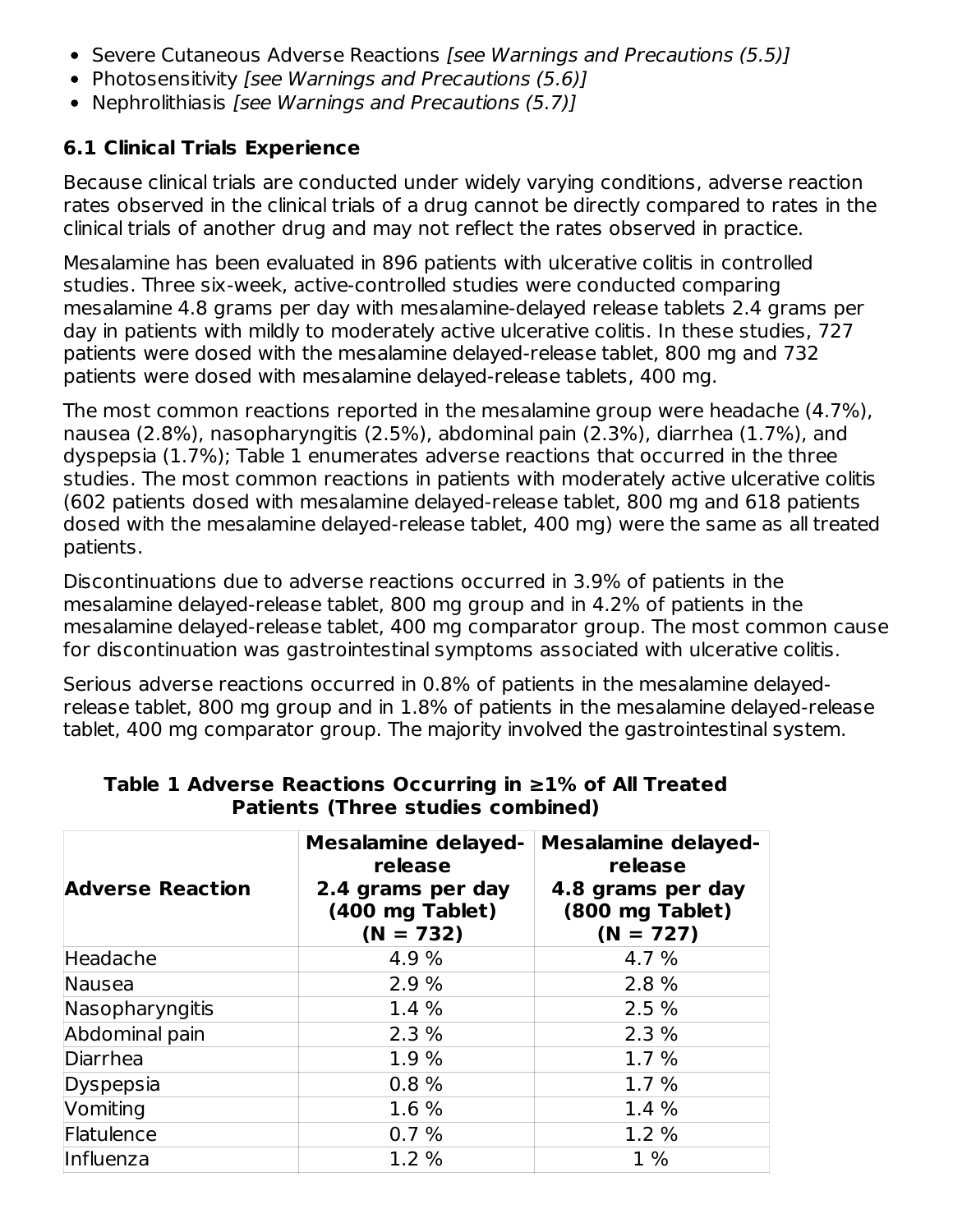| $P$ <i>yrexia</i> | 2%<br>. . <u>.</u> | %        |
|-------------------|--------------------|----------|
| Cough             | %<br>Д             | %<br>U.J |

 $N =$  number of patients within specified treatment group

Percent = percentage of patients in category and treatment group

## **6.2 Postmarketing Experience**

The following adverse reactions have been identified during post-approval use of mesalamine delayed-release tablet 800 mg or other mesalamine-containing products or products that are metabolized to mesalamine. Because these reactions are reported voluntarily from a population of uncertain size, it is not always possible to reliably estimate their frequency or establish a causal relationship to drug exposure.

#### **Body as a Whole**

Facial edema, edema, peripheral edema, asthenia, chills, infection, malaise, pain, neck pain, chest pain, back pain, abdominal enlargement, lupus-like syndrome, drug fever (rare).

#### **Cardiovascular**

Pericarditis (rare) and myocarditis (rare) [see Warnings and Precautions (5.3)], pericardial effusion, vasodilation, migraine.

**Endocrine:** Nephrogenic diabetes insipidus.

#### **Gastrointestinal**

Dry mouth, stomatitis, oral ulcers, anorexia, increased appetite, eructation, pancreatitis, cholecystitis, gastritis, gastroenteritis, gastrointestinal bleeding, perforated peptic ulcer (rare), constipation, hemorrhoids, rectal hemorrhage, bloody diarrhea, tenesmus, stool abnormality.

#### **Hepatic**

There have been rare reports of hepatotoxicity, including jaundice, cholestatic jaundice, hepatitis, and possible hepatocellular damage including liver necrosis and liver failure. Some of these cases were fatal. Asymptomatic elevations of liver enzymes which usually resolve during continued use or with discontinuation of the drug have also been reported. One case of Kawasaki-like syndrome, that included changes in liver enzymes, was also reported [see Warnings and Precautions (5.4)].

### **Hematologic**

Agranulocytosis (rare), aplastic anemia (rare), anemia, thrombocytopenia, leukopenia, eosinophilia, lymphadenopathy.

#### **Musculoskeletal**

Gout, rheumatoid arthritis, arthritis, arthralgia, joint disorder, myalgia, hypertonia.

### **Neurological/Psychiatric**

Anxiety, depression, somnolence, insomnia, nervousness, confusion, emotional lability, dizziness, vertigo, tremor, paresthesia, hyperesthesia, peripheral neuropathy (rare), Guillain-Barre syndrome (rare), and transverse myelitis (rare), and intracranial hypertension.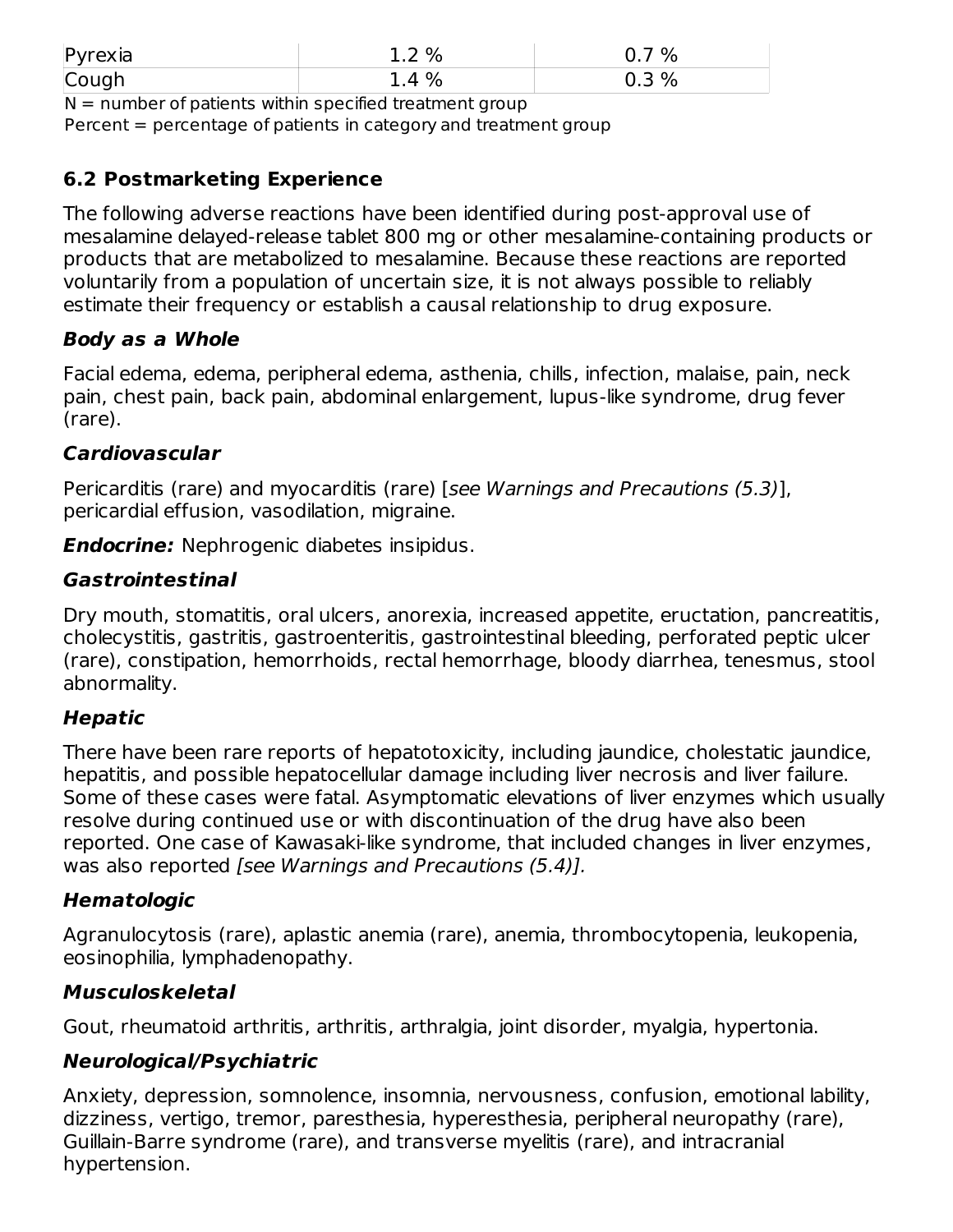## **Respiratory/Pulmonary**

Sinusitis, rhinitis, pharyngitis, asthma exacerbation, pleuritis/pleurisy, bronchitis, eosinophilic pneumonia, interstitial pneumonitis.

#### **Skin**

Alopecia, psoriasis (rare), pyoderma gangrenosum (rare), erythema nodosum, acne, dry skin, sweating, pruritus, urticaria, rash, SJS/TEN, DRESS, and AGEP [see Warnings and Precautions (5.5)].

#### **Special Senses**

Ear pain, tinnitus, ear congestion, ear disorder, conjunctivitis, eye pain, blurred vision, vision abnormality, taste perversion.

### **Renal/Urogenital**

Renal failure (rare), interstitial nephritis, minimal change disease, nephrolithiasis [see Warnings and Precautions (5.1, 5.7)], dysuria, urinary frequency and urgency, hematuria, epididymitis, decreased libido, dysmenorrhea, menorrhagia.

### **Laboratory Abnormalities**

Elevated AST (SGOT) or ALT (SGPT), elevated alkaline phosphatase, elevated GGT, elevated LDH, elevated bilirubin, elevated serum creatinine and BUN.

# **7 DRUG INTERACTIONS**

## **7.1 Nephrotoxic Agents, Including Non-Steroidal Anti-Inflammatory Drugs**

The concurrent use of mesalamine with known nephrotoxic agents, including nonsteroidal anti-inflammatory drugs (NSAIDs) may increase the risk of nephrotoxicity. Monitor patients taking nephrotoxic drugs for changes in renal function and mesalamine-related adverse reactions [see Warnings and Precautions (5.1)].

## **7.2 Azathioprine or 6-Mercaptopurine**

The concurrent use of mesalamine with azathioprine or 6-mercaptopurine and/or other drugs known to cause myelotoxicity may increase the risk for blood disorders, bone marrow failure, and associated complications. If concomitant use of mesalamine delayed-release tablet 800 mg and azathioprine or 6- mercaptopurine cannot be avoided, monitor blood tests, including complete blood cell counts and platelet counts.

## **7.3 Interference With Urinary Normetanephrine Measurements**

Use of mesalamine delayed-release tablets may lead to spuriously elevated test results when measuring urinary normetanephrine by liquid chromatography with electrochemical detection *[see Warnings and Precautions (5.9)]*. Consider an alternative, selective assay for normetanephrine.

# **8 USE IN SPECIFIC POPULATIONS**

### **8.1 Pregnancy**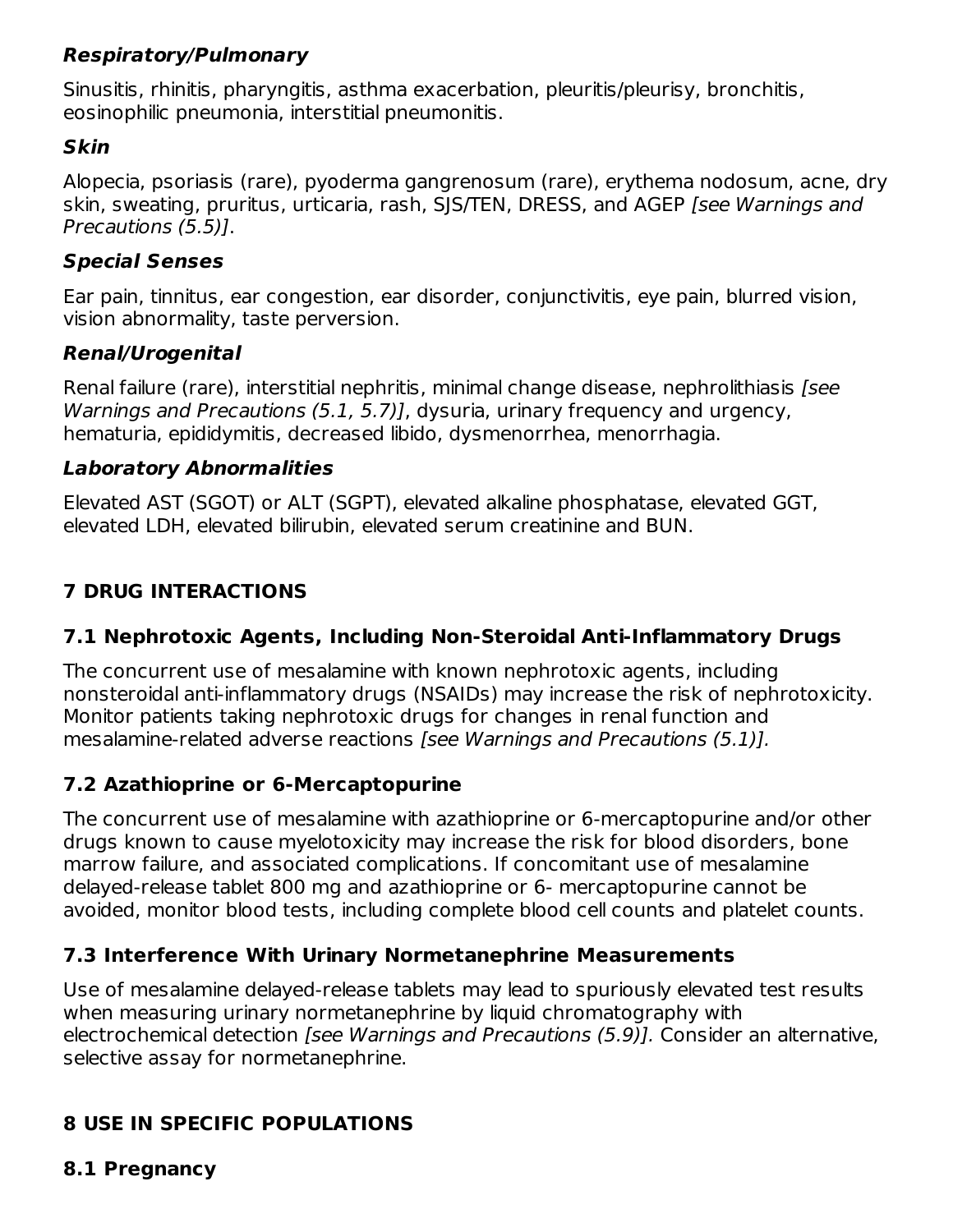## **Risk Summary**

Limited published data on mesalamine use in pregnant women are insufficient to inform a drug-associated risk. No fetal harm was observed in animal reproduction studies of mesalamine in rats and rabbits at oral doses approximately 0.97 times (rat) and 1.95 times (rabbit) the recommended human dose [see Data].

The estimated background risk of major birth defects and miscarriage for the indicated populations is unknown. In the U.S. general population, the estimated background risk of major birth defects and miscarriage in clinically recognized pregnancies is 2 to 4% and 15 to 20%, respectively.

## **Data**

#### Animal Data

Reproduction studies with mesalamine were performed during organogenesis in rats and rabbits at oral doses up to 480 mg/kg/day. There was no evidence of harm to the fetus. These mesalamine doses were about 0.97 times (rat) and 1.95 times (rabbit) the recommended human dose of 4.8 grams per day, based on body surface area.

## **8.2 Lactation**

## **Risk Summary**

Mesalamine and its N-acetyl metabolite are present in human milk in undetectable to small amounts [see Data]. There are limited reports of diarrhea in breastfed infants.

There is no information on the effects of the drug on milk production. The developmental and health benefits of breastfeeding should be considered along with the mother's clinical need for mesalamine and any potential adverse effects on the breastfed infant from the drug or from the underlying maternal condition.

### **Clinical Considerations**

Monitor breastfed infants for diarrhea.

## **Data**

### Human Data

In published lactation studies, maternal mesalamine doses from various oral and rectal formulations and products ranged from 500 mg to 3 g daily. The concentration of mesalamine in milk ranged from non-detectable to 0.11 mg/L. The concentration of the Nacetyl-5-aminosalicylic acid metabolite ranged from 5 to 18.1 mg/L. Based on these concentrations, estimated infant daily dosages for an exclusively breastfed infant are 0 to 0.017 mg/kg/day of mesalamine and 0.75 to 2.72 mg/kg/day of N-acetyl-5 aminosalicylic acid.

### **8.4 Pediatric Use**

Safety and effectiveness of mesalamine in pediatric patients have not been established. See the prescribing information for other approved mesalamine products for the safety and effectiveness of these products in pediatric patients.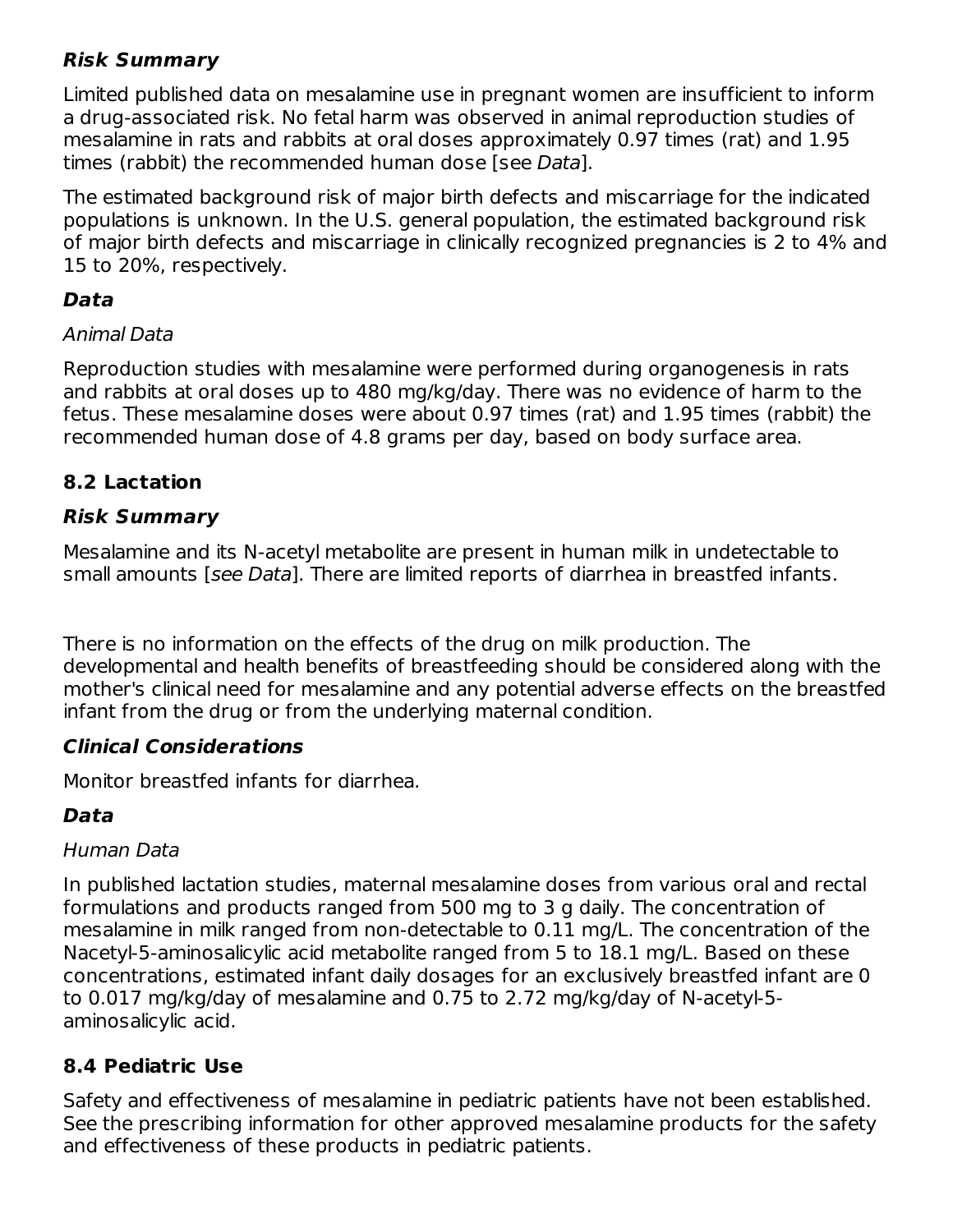### **8.5 Geriatric Use**

Clinical studies of mesalamine delayed-release tablets did not include sufficient numbers of patients aged 65 years and over to determine whether they respond differently than younger patients. Reports from uncontrolled clinical studies and postmarketing reporting systems suggested a higher incidence of blood dyscrasias (i.e., agranulocytosis, neutropenia, and pancytopenia) in patients who were 65 years or older compared to younger patients taking mesalamine containing products such as mesalamine delayed-release tablets, 800 mg. Monitor complete blood cell counts and platelet counts in elderly patients during therapy with mesalamine delayed-release tablets.

In general, consider the greater frequency of decreased hepatic, renal, or cardiac function, and of concomitant disease or other drug therapy in elderly patients when prescribing mesalamine delayed-release tablets [see Use in Specific Populations (8.6)].

#### **8.6 Renal Impairment**

Mesalamine is known to be substantially excreted by the kidney, and the risk of adverse reactions may be greater in patients with impaired renal function. Evaluate renal function in all patients prior to initiation and periodically while on mesalamine delayed-release tablets therapy. Monitor patients with known renal impairment or history of renal disease or taking nephrotoxic drugs for decreased renal function and mesalamine-related adverse reactions [see Warnings and Precautions (5.1), Drug Interactions (7.1) and Adverse Reactions (6.2)].

### **10 OVERDOSAGE**

Mesalamine is an aminosalicylate, and symptoms of salicylate toxicity include nausea, vomiting and abdominal pain, tachypnea, hyperpnea, tinnitus, and neurologic symptoms (headache, dizziness, confusion, seizures). Severe salicylate intoxication may lead to electrolyte and blood pH imbalance and potentially to other organ (e.g., renal and liver) involvement. There is no specific antidote for mesalamine overdose; however, conventional therapy for salicylate toxicity may be beneficial in the event of acute overdosage and may include gastrointestinal tract decontamination to prevent of further absorption. Correct fluid and electrolyte imbalance by the administration of appropriate intravenous therapy and maintain adequate renal function.

Mesalamine is a pH dependent delayed-release product and this factor should be considered when treating a suspected overdose.

### **11 DESCRIPTION**

Each mesalamine delayed-release tablet for oral administration contains 800 mg of mesalamine USP, an aminosalicylate. Mesalamine, USP is light tan to pink colored, needleshaped crystals. Color may darken on exposure to air. It is odorless or may have a slight characteristic odor, slightly soluble in water; very slightly soluble in methanol, in dehydrated alcohol, and in acetone; practically insoluble in n-butyl alcohol, in chloroform, in ether, in ethyl acetate, in n-hexane, in methylene chloride, and in n-propyl alcohol and soluble in dilute hydrochloric acid and in dilute alkali hydroxides. Mesalamine delayedrelease tablets 800 mg have single layered coating consisting of an acrylic based resin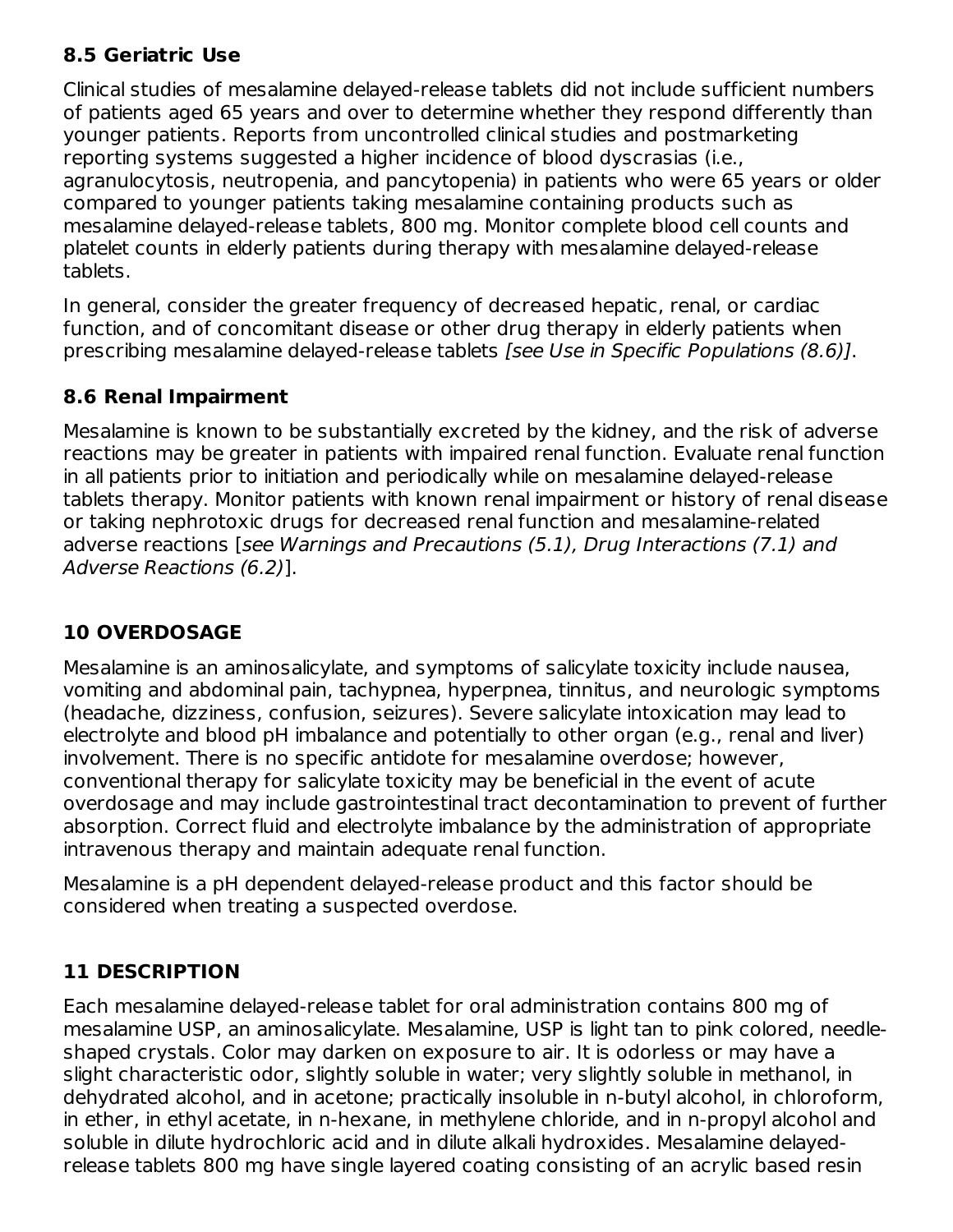Eudragit S (methacrylic acid copolymer B, NF), which dissolves at pH 7 or greater, releasing mesalamine for topical anti-inflammatory action in the colon. Mesalamine (also referred to as 5-aminosalicylic acid or 5-ASA) has the chemical name 5-amino-2 hydroxybenzoic acid and its structural formula is:

HOO:

Molecular Weight: 153.1 Molecular Formula: C<sub>7</sub>H<sub>7</sub>NO<sub>3</sub>

Each mesalamine delayed-release tablet contains 800 mg of mesalamine. In addition, each tablet contains the following inactive ingredients: acetyltributyl citrate, colloidal silicone dioxide, ferric oxide red, magnesium stearate, methacrylic acid copolymer type B, microcrystalline cellulose, povidone, sodium starch glycolate, talc and titanium dioxide. The tablet is printed with opacode black S-1-17823 which contains following ingredients: ammonium hydroxide, butyl alcohol, ferrosoferric oxide, isopropyl alcohol, propylene glycol and shellac.

# **12 CLINICAL PHARMACOLOGY**

## **12.1 Mechanism of Action**

The mechanism of action of mesalamine is not fully understood, but appears to be a topical anti-inflammatory effect on colonic epithelial cells. Mucosal production of arachidonic acid metabolites, both through the cyclooxygenase pathways, that is, prostanoids, and through the lipoxygenase pathways, that is, leukotrienes and hydroxyeicosatetraenoic acids, is increased in patients with ulcerative colitis, and it is possible that mesalamine diminishes inflammation by blocking cyclooxygenase and inhibiting prostaglandin production in the colon.

# **12.3 Pharmacokinetics**

# **Absorption**

Plasma concentrations of mesalamine (5-aminosalicylic acid; 5-ASA) and its metabolite, N-acetyl-5-aminosalicylic acid (N-Ac-5-ASA) are highly variable following administration of mesalamine delayed-release tablets. Following single dose oral administration of mesalamine delayed-release tablet 800 mg in healthy subjects ( $N = 139$ ) under fasted conditions, the mean C<sub>max</sub>, AUC<sub>8-48h</sub> and AUC<sub>0-tldc</sub> values were 208 ng/mL, 2296 ng.h/mL, and 2533 ng.h/mL, respectively. The median [range] Tmax for mesalamine following administration of mesalamine delayed-release tablet 800 mg was approximately 24 hours [4 to 72 hours], reflecting the delayed-release characteristics of the formulation.

Based on cumulative urinary recovery of mesalamine and N-Ac-5-ASA from single dose studies in healthy subjects, approximately 20% of the orally administered mesalamine in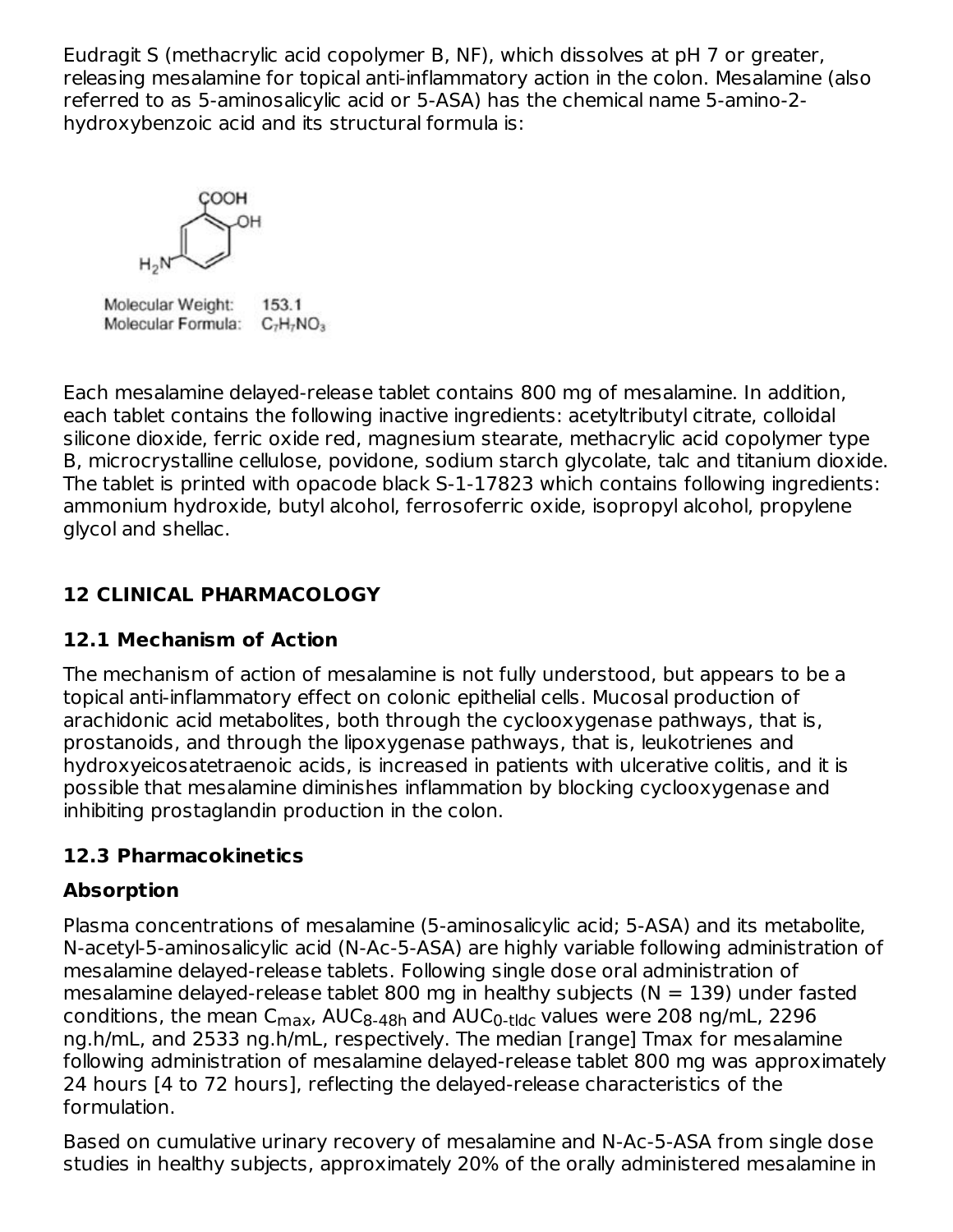mesalamine delayed-release tablets is systemically absorbed.

Food Effect: A high calorie (800 to 1000 calories), high fat (approximately 50 % of total caloric content) meal increased mesalamine C $_{\sf max}$  by 2.4-fold and mesalamine systemic exposure (AUC<sub>8-48</sub> and AUC<sub>0-tldc</sub>) by 2.8-fold; the median lag-time increased by 8 hours and median t<sub>max</sub> by 6 hours (from 24 to 30 hours) *[see Dosage and Administration*  $(2.1)$ ].

Comparative exposure between one mesalamine delayed-release tablet 800 mg and two mesalamine delayed-release 400 mg oral products is unknown [see Dosage and Administration (2.1)].

Elimination

Metabolism

The absorbed mesalamine is acetylated in the gut mucosal wall and by the liver to N-Ac-5-ASA.

Excretion

Absorbed mesalamine is excreted mainly by the kidneys as N-acetyl-5-aminosalicylic acid. Unabsorbed mesalamine is excreted in feces.

# **13 NONCLINICAL TOXICOLOGY**

# **13.1 Carcinogenesis, Mutagenesis, Impairment of Fertility**

Dietary mesalamine was not carcinogenic in rats at doses as high as 480 mg/kg/day, or in mice at 2000 mg/kg/day. These doses are approximately 0.97 and 2.0 times the 4.8 grams per day mesalamine delayed-release tablets dose (based on body surface area). Mesalamine was not genotoxic in the Ames test, the Chinese hamster ovary cell chromosomal aberration assay, and the mouse micronucleus test. Mesalamine, at oral doses up to 480 mg/kg/day (about 0.97 times the recommended human treatment dose based on body surface area), was found to have no effect on fertility or reproductive performance of male and female rats.

# **13.2 Animal Toxicology and/or Pharmacology**

In animal studies (rats, mice, dogs), the kidney was the principal organ for toxicity. (In the following, comparisons of animal dosing to recommended human dosing are based on body surface area and a 4.8 grams per day dose for a 60 kg person).

Mesalamine causes renal papillary necrosis in rats at single doses of approximately 750 mg/kg to 1000 mg/kg (1.5 to 2.0 times the recommended human dose). Doses of 170 and 360 mg/kg/day (about 0.3 and 0.73 times the recommended human dose) given to rats for six months produced papillary necrosis, papillary edema, tubular degeneration, tubular mineralization, and urothelial hyperplasia.

In mice, oral doses of 4000 mg/kg/day (approximately 4.1 times the recommended human dose) for three months produced tubular nephrosis, multifocal/diffuse tubulointerstitial inflammation, and multifocal/diffuse papillary necrosis.

In dogs, single doses of 6000 mg (approximately 6.25 times the recommended human dose) of delayed-release mesalamine tablets resulted in renal papillary necrosis but were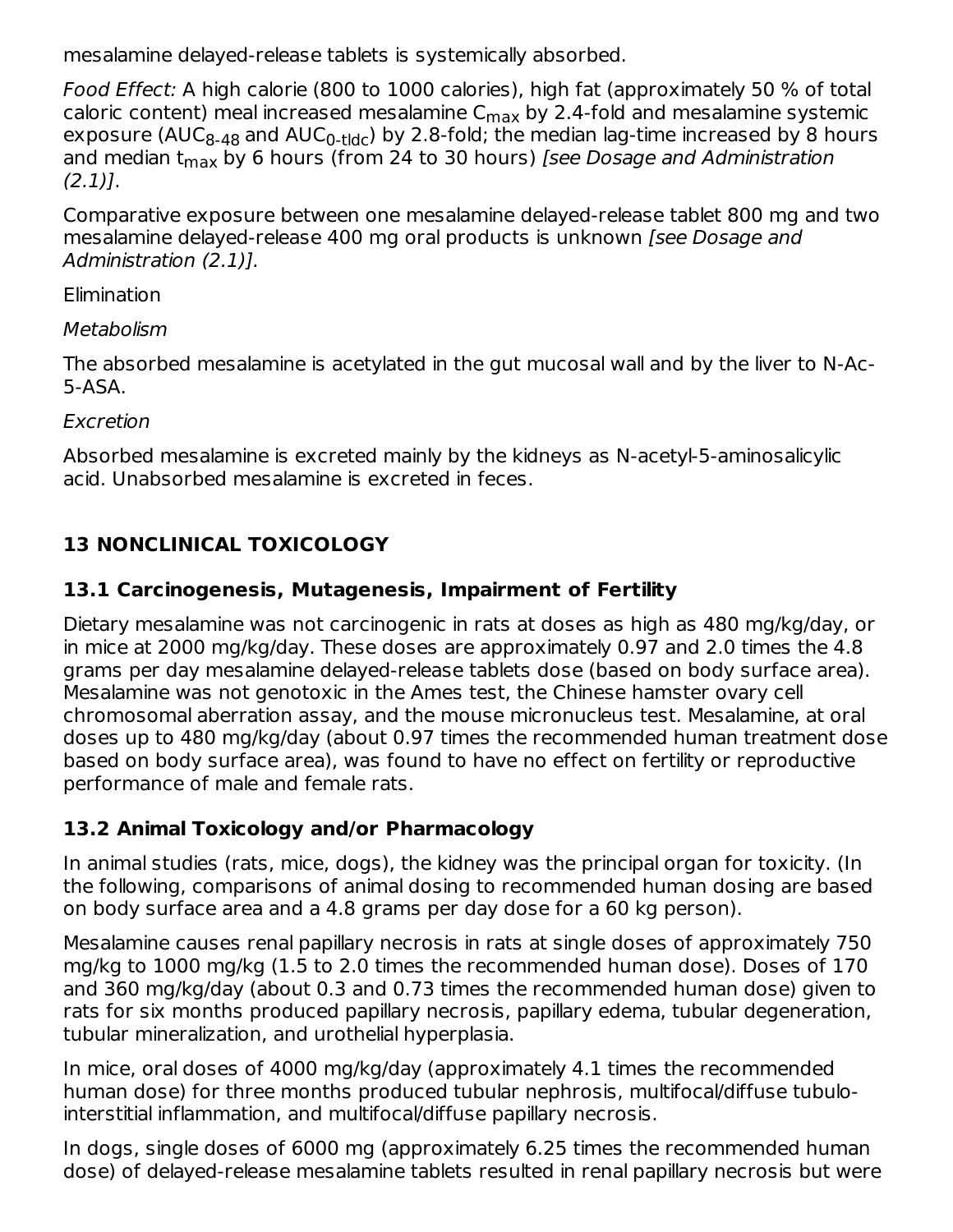not fatal. Renal changes have occurred in dogs given chronic administration of mesalamine at doses of 80 mg/kg/day (0.5 times the recommended human dose).

## **14 CLINICAL STUDIES**

The efficacy of mesalamine delayed-release tablets at 4.8 grams per day was studied in a six-week, randomized, double-blind, active-controlled study in 772 patients with moderately active ulcerative colitis (UC). Moderately active UC was defined as a Physician's Global Assessment (PGA) score of 2; the PGA is a four-point scale (0 to 3) that encompasses the clinical assessments of rectal bleeding, stool frequency, and sigmoidoscopy findings.

Patients were randomized 1:1 to the mesalamine delayed-release tablets 4.8 grams per day group (two mesalamine delayed-release tablets three times a day) or the mesalamine delayed-release 2.4 grams per day group (two mesalamine delayed-release 400 mg tablets three times a day).

Patients characteristically had a history of previous use of oral 5-ASAs (86%), steroids (41%), and rectal therapies (49%), and demonstrated clinical symptoms of three or more stools over normal per day (87%) and obvious blood in the stool most or all of the time (70%). The study population was primarily Caucasian (97%), had a mean age of 43 years (8% aged 65 years or older), and included slightly more males (56%) than females (44%).

The primary endpoint was treatment success defined as improvement from baseline to Week 6 based on the PGA. Treatment success rates were similar in the two groups: 70% in the mesalamine group and 66% in the mesalamine delayed-release 400 mg tablets group (difference: 5%; 95% CI: [-1.9%, 11.2%]).

A second controlled study supported the efficacy of mesalamine at 4.8 grams per day. Treatment success was 72% in patients with moderately active UC treated with mesalamine.

## **16 HOW SUPPLIED/STORAGE AND HANDLING**

Mesalamine Delayed-release Tablets, USP 800 mg are reddish-brown colored, capsuleshaped, biconvex, enteric coated tablets, imprinted with "435" on one side and plain on other side and are supplied as follows:

NDC 68382-435-28 in bottles of 180 tablets

NDC 68382-435-77 in cartons of 100 tablets (10 x 10 unit-dose)

### **Storage**

Store at 20° to 25°C (68° to 77°F) [See USP Controlled Room Temperature].

Protect from moisture. Tablets can be dispensed without desiccant for up to 6 weeks.

# **17 PATIENT COUNSELING INFORMATION**

Administration [see Dosage and Administration (2.1)]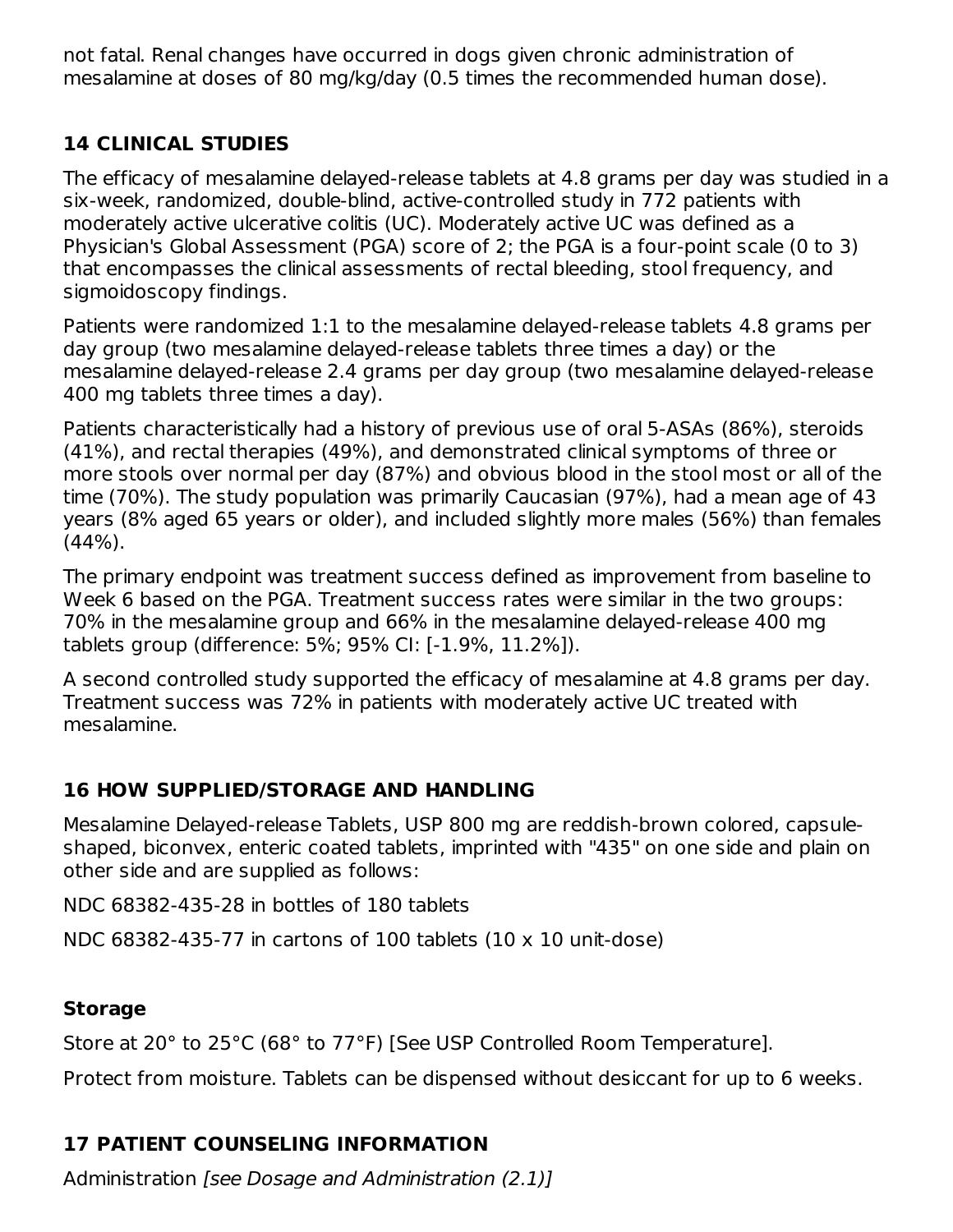- Administration [see Dosage and Administration (2.1)] • Inform patients that if they are switching from a previous oral mesalamine therapy to mesalamine delayed-release tablets to discontinue their previous oral mesalamine therapy and follow the dosing instructions for mesalamine delayed-release tablets.
- One mesalamine delayed-release tablet 800 mg is not substitutable for two mesalamine delayed-release 400 mg oral products.
- Inform patients to take mesalamine delayed-release tablets on an empty stomach, at least 1 hour before and 2 hours after a meal.
- Instruct patients to swallow the mesalamine delayed-release tablets whole, taking care not to break, cut, or chew the tablets, because the coating is an important part of the delayed-release formulation.
- Drink an adequate amount of fluids.
- Inform patients that intact, partially intact, and/or tablet shells have been reported in the stool. Instruct patients to contact their healthcare provider if this occurs repeatedly.
- Instruct patients to protect mesalamine delayed-release tablets from moisture.

#### **Renal Impairment**

• Inform patients that mesalamine delayed-release tablets may decrease their renal function, especially if they have known renal impairment or are taking nephrotoxic drugs, including NSAIDS and periodic monitoring of renal function will be performed while they are on therapy. Advise patients to complete all blood tests ordered by their healthcare provider [see Warnings and Precautions (5.1), Drug Interactions (7.1)] .

#### **Mesalamine-Induced Acute Intolerance Syndrome and Other Hypersensitivity Reactions**

• Inform patients of the signs and symptoms of hypersensitivity reactions. Instruct patients to stop taking mesalamine delayed-release tablets and report to their healthcare provider if they experience new or worsening symptoms of Acute Intolerance Syndrome (cramping, abdominal pain, bloody diarrhea, fever, headache, malaise, conjunctivitis and rash) or other symptoms suggestive of mesalamineinduced hypersensitivity [see Warnings and Precautions (5.2, 5.3)].

#### **Hepatic Failure**

• Inform patients with known liver disease of the signs and symptoms of worsening liver function and advise them to report to their healthcare provider if they experience such signs or symptoms [see Warnings and Precautions (5.4)] .

### **Severe Cutaneous Adverse Reactions**

• Inform patients of the signs and symptoms of severe cutaneous adverse reactions. Instruct patients to stop taking mesalamine delayed-release tablets and report to their healthcare provider at first appearance of a severe cutaneous adverse reaction or other sign of hypersensitivity [see Warnings and Precautions (5.5)] .

### **Photosensitivity**

Advise patients with pre-existing skin conditions to avoid sun exposure, wear protective clothing, and use a broad-spectrum sunscreen when outdoors [see Warnings and Precautions (5.6)].

### **Nephrolithiasis**

• Instruct patients to maintain an adequate fluid intake in order to minimize the risk of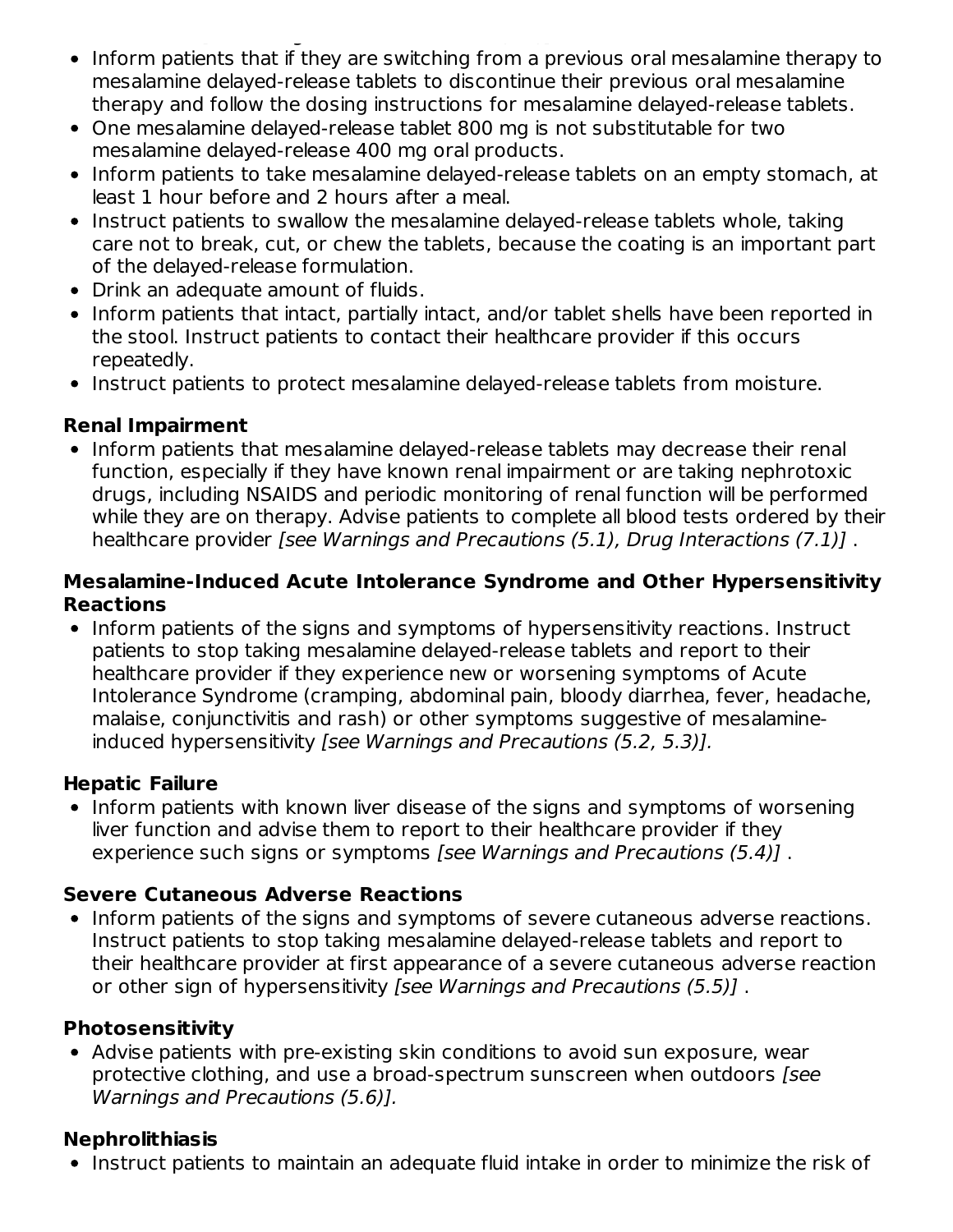kidney stone formation and to contact their healthcare provider if they experience signs or symptoms of a kidney stone (e.g., severe side or back pain, blood in the urine) [see Warnings and Precautions (5.7)].

#### **Blood Disorders**

• Inform elderly patients and those taking azathioprine or 6-mercaptopurine of the risk for blood disorders and the need for periodic monitoring of complete blood cell counts and platelet counts while on therapy. Advise patients to complete all blood tests ordered by their healthcare provider [see Drug Interactions (7.2), Use in Specific Populations (8.5)] .

#### **Call your doctor for medical advice about side effects. You may report side effects to FDA at 1-800-FDA-1088.**

### **Manufactured by:**

Cadila Healthcare Ltd.

Ahmedabad, India

**Distributed by:**

## **Zydus Pharmaceuticals (USA) Inc.**

Pennington, NJ 08534

Rev.: 12/21

## **PACKAGE LABEL.PRINCIPAL DISPLAY PANEL**

NDC 68382-435-28 in bottle of 180 tablets Mesalamine Delayed-release Tablets USP, 800 mg  $\mathsf{R}_{\mathsf{X}}$  only 180 tablets ZYDUS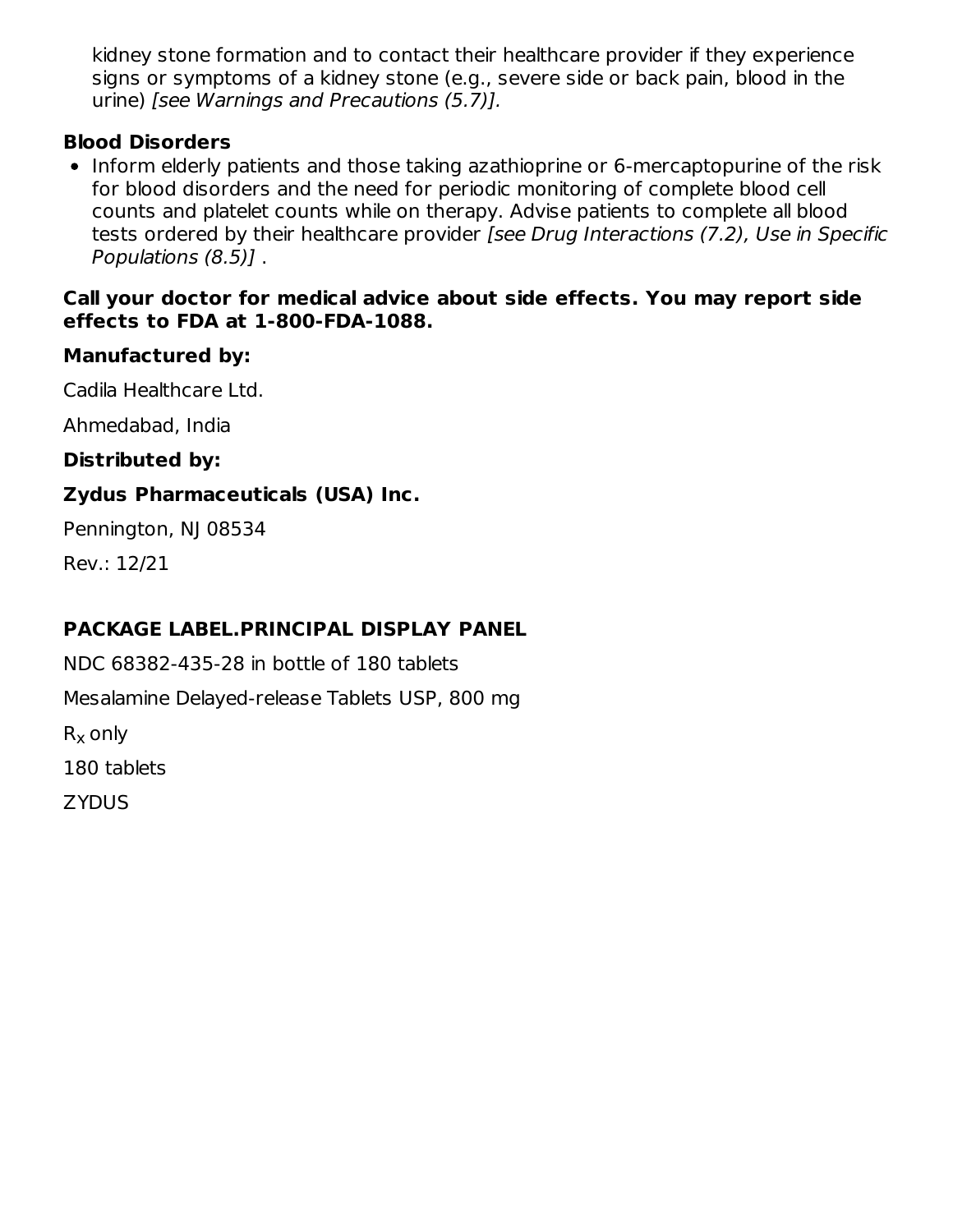

| <b>MESALAMINE</b>                                            |  |                    |                           |                          |  |  |
|--------------------------------------------------------------|--|--------------------|---------------------------|--------------------------|--|--|
| mesalamine tablet, delayed release                           |  |                    |                           |                          |  |  |
|                                                              |  |                    |                           |                          |  |  |
|                                                              |  |                    |                           |                          |  |  |
| HUMAN PRESCRIPTION DRUG                                      |  |                    |                           | NDC:68382-435            |  |  |
| ORAL                                                         |  |                    |                           |                          |  |  |
|                                                              |  |                    |                           |                          |  |  |
|                                                              |  |                    |                           |                          |  |  |
| <b>Active Ingredient/Active Moiety</b>                       |  |                    |                           |                          |  |  |
| <b>Ingredient Name</b>                                       |  |                    |                           | <b>Strength</b>          |  |  |
| MESALAMINE (UNII: 4Q81I59GXC) (MESALAMINE - UNII:4Q81I59GXC) |  | <b>MFSAI AMINF</b> |                           | 800 mg                   |  |  |
|                                                              |  |                    |                           |                          |  |  |
|                                                              |  |                    |                           |                          |  |  |
| <b>Inactive Ingredients</b>                                  |  |                    |                           |                          |  |  |
| <b>Ingredient Name</b>                                       |  |                    |                           | <b>Strength</b>          |  |  |
| <b>ACETYLTRIBUTYL CITRATE (UNII: 0ZBX0N59RZ)</b>             |  |                    |                           |                          |  |  |
| <b>SILICON DIOXIDE (UNII: ETJ7Z6XBU4)</b>                    |  |                    |                           |                          |  |  |
| FERRIC OXIDE RED (UNII: 1K09F3G675)                          |  |                    |                           |                          |  |  |
| MAGNESIUM STEARATE (UNII: 70097M6I30)                        |  |                    |                           |                          |  |  |
| METHACRYLIC ACID (UNII: 1CS02G8656)                          |  |                    |                           |                          |  |  |
| CELLULOSE, MICROCRYSTALLINE (UNII: OP1R32D61U)               |  |                    |                           |                          |  |  |
| POVIDONE (UNII: FZ989GH94E)                                  |  |                    |                           |                          |  |  |
| SODIUM STARCH GLYCOLATE TYPE A POTATO (UNII: 5856J3G2A2)     |  |                    |                           |                          |  |  |
| <b>TALC</b> (UNII: 7SEV7J4R1U)                               |  |                    |                           |                          |  |  |
| TITANIUM DIOXIDE (UNII: 15FIX9V2JP)                          |  |                    |                           |                          |  |  |
| <b>FERROSOFERRIC OXIDE (UNII: XM0M87F357)</b>                |  |                    |                           |                          |  |  |
| ISOPROPYL ALCOHOL (UNII: ND2M416302)                         |  |                    |                           |                          |  |  |
|                                                              |  |                    | <b>Item Code (Source)</b> | <b>Basis of Strength</b> |  |  |